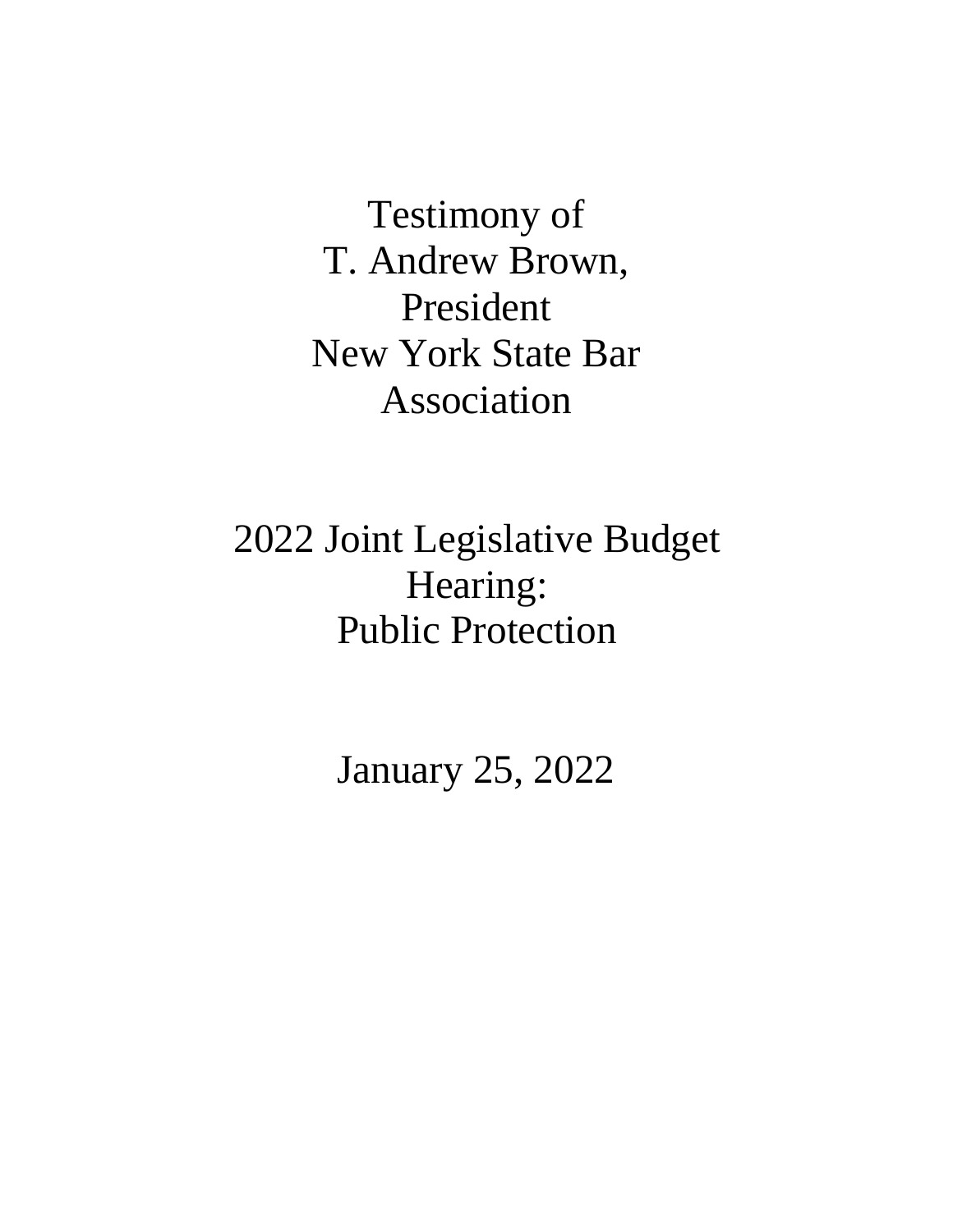I am T. Andrew Brown, President of the New York State Bar Association, the nation's largest voluntary state bar association. On behalf of our 70,000 members, I thank you for the opportunity to submit testimony to the 2022 Joint Legislative Budget Hearing on Public Protection.

Access to justice will be the primary focus of my remarks, and it is the centerpiece of the Association's legislative priorities for the coming year. It is critical that no matter the financial circumstances of the state, access to justice must be preserved – particularly for the underserved, the vulnerable and the less fortunate. A foundational principle of our republic is the inherent power of any individual, regardless of status or stature, to invoke his or her right to access our legal system in defense of the deprivation of his or her liberties or property.

The New York State Bar Association urges the Legislature, as it considers the financial future of the state, to remain committed to protecting access to justice and ensuring the public's trust and confidence in our system of laws. This is tantamount to protecting the very foundation of our democracy.

# **NYSBA Supports Raising the Assigned Counsel Rate for 18-b Attorneys and Attorneys for the Children**

Simply put, there are not enough attorneys available to represent indigent clients and children due to inadequate compensation rates.

Assigned counsel rates for attorneys representing children and indigent clients in New York have remained stagnant for nearly two decades. The inadequacy of the rates has resulted in an alarming shortage of assigned counsel available to represent individuals who are constitutionally and statutorily entitled to legal representation at their most vulnerable times. Assigned counsel attorneys are court appointed attorneys representing indigent clients facing criminal charges, as well as children in a myriad of complex family law matters.

The rates for attorneys appointed under Article 18b of the county law, more commonly referred to as "18b attorneys" have remained at \$75 an hour for felony cases, and \$60 per hour for misdemeanors since 2004 without an increase in the rate. In that same time frame, the salary for assigned counsel in the federal courts has been raised 14 times and is more than double the New York State rate at \$155 dollars an hour. Attorney for Children rates have similarly remained unchanged over the last 18 years at \$75 per hour with their last increase resulting from the 2003 budget session.

Covid has worsened the financial situations of many marginalized populations, resulting in an increase of individuals qualifying for assigned counsel, while the number of available attorneys plummets.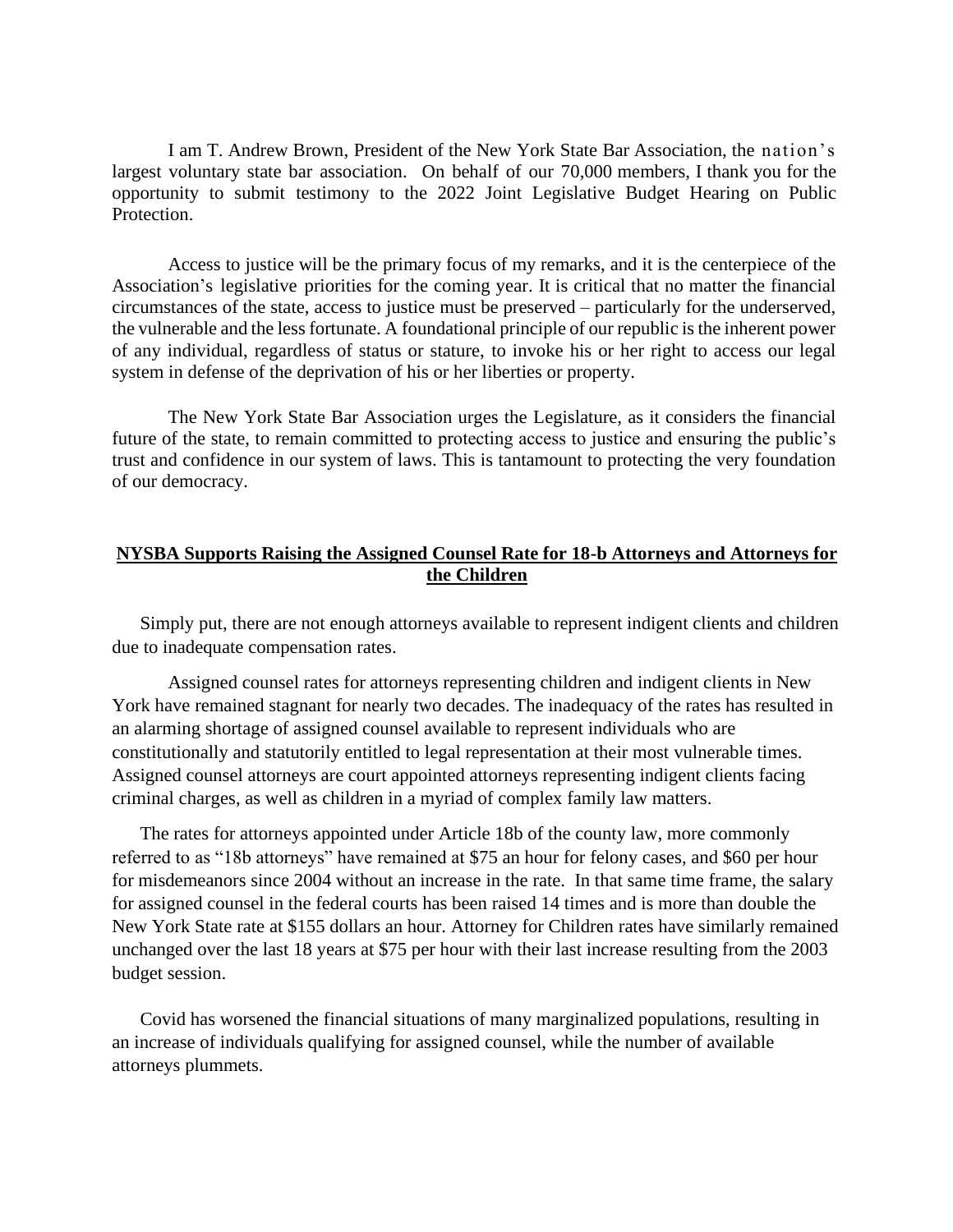The consequences of not raising assigned counsel rates will be repeated delays in court appearances and hearings. A continuation of a precipitous decline in the number of attorneys financially able to take on cases results in clients suffering prolonged waiting periods before their legal matters are resolved, including remaining incarcerated or separated from family. For context, a survey of the reported panel numbers in the  $3<sup>rd</sup>$  department shows that most jurisdictions average less than 20 Attorneys for the Child on a panel, with a third of reported counties having 10 or less. Some panels are in critical need and have been for some time. For example, in some jurisdictions we have observed a 50% or more decrease in panel participation in the last 10 years.

Individuals in need of immediate relief will proceed pro se and make critical legal decisions, such as who has custody of their child and under what terms without the assistance of counsel. We will also see a reduction in experienced attorneys serving on assigned counsel panels due to the insufficient rate of pay. We will also see additional burdens on the court systems, that threaten the ability to comply with legal mandates and make expediting court review of urgent matters more difficult if not impossible.

Recently, Senator Bailey and Assemblyman Magnarelli's legislation was amended to call for full state funding of the Assigned Counsel Programs, including attorneys for the children and a cost-of-living adjustment. The Association applauds the sponsors and cosponsors of this legislation for providing a legislative solution addressing this long overdue issue.

The Bar Association strongly supports enactment of the language in S.3527a/A.6013a and urges its inclusion in this year's budget. $<sup>1</sup>$ </sup>

## **Support for Court Reorganization/Restructuring**

The Bar Association continues to support legislative proposals to amend the state Constitution for the purpose of reorganization or restructuring the court system, which are avenues to address institutionalized inequities and resource scarcity.

New York has 11 different trial courts, which is inefficient and cumbersome from a case management standpoint and therefore costly for taxpayers. Each of the 11 trial courts — which is more than exist in any other state — has its own filing system and administrative staff. The burdens placed on everyday New Yorkers by our current system are intolerable. Holding countless confusing hearings and proceedings is not only expensive, it also causes anxiety, pain, and despair for vulnerable persons.

On the matter of advancing diversity, the state Supreme Court bench is overwhelmingly white and male. When individuals come before the court and see someone who looks like them on the bench, it helps instill confidence in the system at large. This is crucial in legitimizing a court system where others seek to undermine the rule of law.

<sup>&</sup>lt;sup>1</sup> See [NYSBA's Report The Need to Increase Assigned Counsel Rates in New York](https://nysba.org/app/uploads/2021/09/NYSBA-Access-to-Assigned-Counsel-Report.pdf), 2018; See also NYSBAs Support [Flyer for S3527-A/ A.6013-A](https://nysba.org/app/uploads/2021/11/NYSBA_Support-Increased-Access-to-Assigned-Counsel_flyer-1.pdf)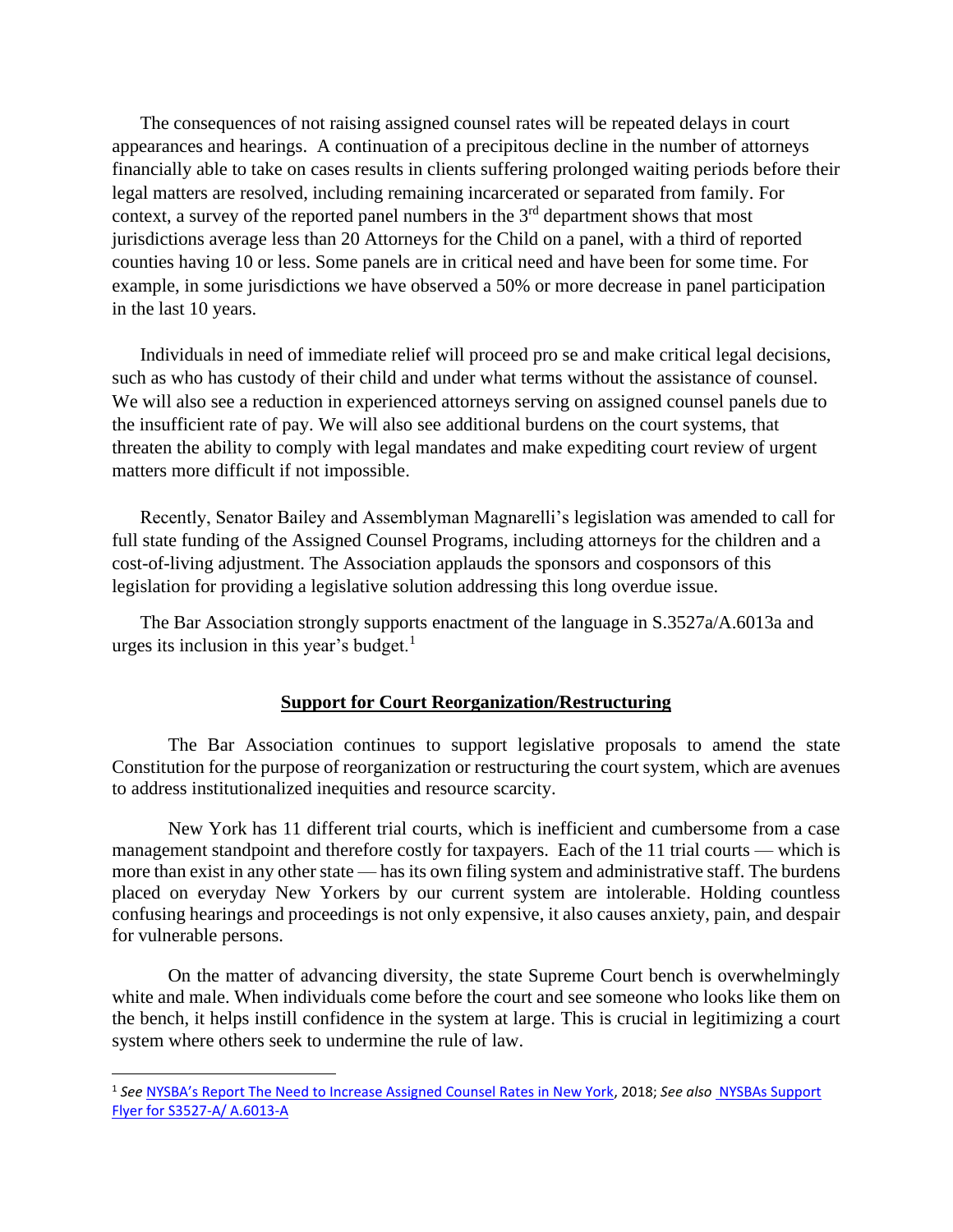Litigants stand to benefit from the court reorganization plan as cases will be resolved faster with fewer court appearances. Parents save on child-care and avoid spending valuable time away from work. Travel costs are reduced because of fewer required trips to court. Numerous other quality of life improvements and attendant stress reductions will also occur.

NYSBA strongly supports reorganizing and consolidating trial courts into the Supreme Court. Accordingly, we urge the Legislature to pass the proposed constitutional amendment this  $year<sup>2</sup>$ 

### **10 Day Voter Registration** *(PPGG part N***)**

States that have enabled individuals to register to vote close to the election day, including same day voter registration, see significant increases in voter turnout. The Association supports changing the voter registration deadline to 10 days to encourage increased voter participation.<sup>3</sup>

### **Recommendations for Police Reform**

In the wake of the murder of Daniel Prude and George Floyd, I as President-Elect cochaired the New York State Bar Association's Task Force on Racial Injustice and Police Reform. The Task Force was comprised of attorneys with direct experience including two who were police officers before they became attorneys. The Task Force held multiple public forums with police chiefs, activists, community leaders, elected representatives and other stakeholders. The Report and Recommendations of the Task Force on Racial Injustice and Police Reform contains 35 comprehensive reforms at every stage of policing.

I would like to highlight three proposals that could make immediate change to the criminal justice system: 1) Mandating police officers to intervene when another officer is using excessive force  $(A.7283a/S.1619a)^4$ ; 2) require all New York State police agencies to wear body cameras; and 3) modifications to the executive law to require the Attorney General to investigate any instance where a body camera fails to record.

The Association supports these recommendations and urges their inclusion in this year's state budget.<sup>5</sup>

### **Conclusion**

The New York State Bar Association respectfully submits that measured investments be made so that justice remains accessible to the most vulnerable in a time of dire need.

<sup>2</sup> *See* NYSBA Report: [The Judiciary Article of the New York State Constitution; Opportunities to Modernize the New](https://nysba.org/NYSBA/Practice%20Resources/Substantive%20Reports/PDF/Report%20on%20Judiciary%20Article.pdf)  [York State Courts,](https://nysba.org/NYSBA/Practice%20Resources/Substantive%20Reports/PDF/Report%20on%20Judiciary%20Article.pdf) 2017

<sup>&</sup>lt;sup>3</sup> See NYSBA's Special <u>Committee on Voter Participation Report</u>, 2013

<sup>4</sup> *See* NYSBA's [Support flyer for A.7283-A/ S.1619-A](https://nysba.org/app/uploads/2021/12/Duty-to-Intervene_web.pdf)

<sup>5</sup> *See* NYSBA'*s* [Report and Recommendation of the Task Force on Racial Injustice and Police Reform,](file:///C:/Users/cburke/AppData/Local/Microsoft/Windows/INetCache/Content.Outlook/UCT0J7E6/2021%20https:/nysba.org/app/uploads/2021/06/Report-by-the-Task-Force-for-Racial-Injustice-and-Police-Reform-FINAL-with-HOD-wording-on-cover.pdf) 2021